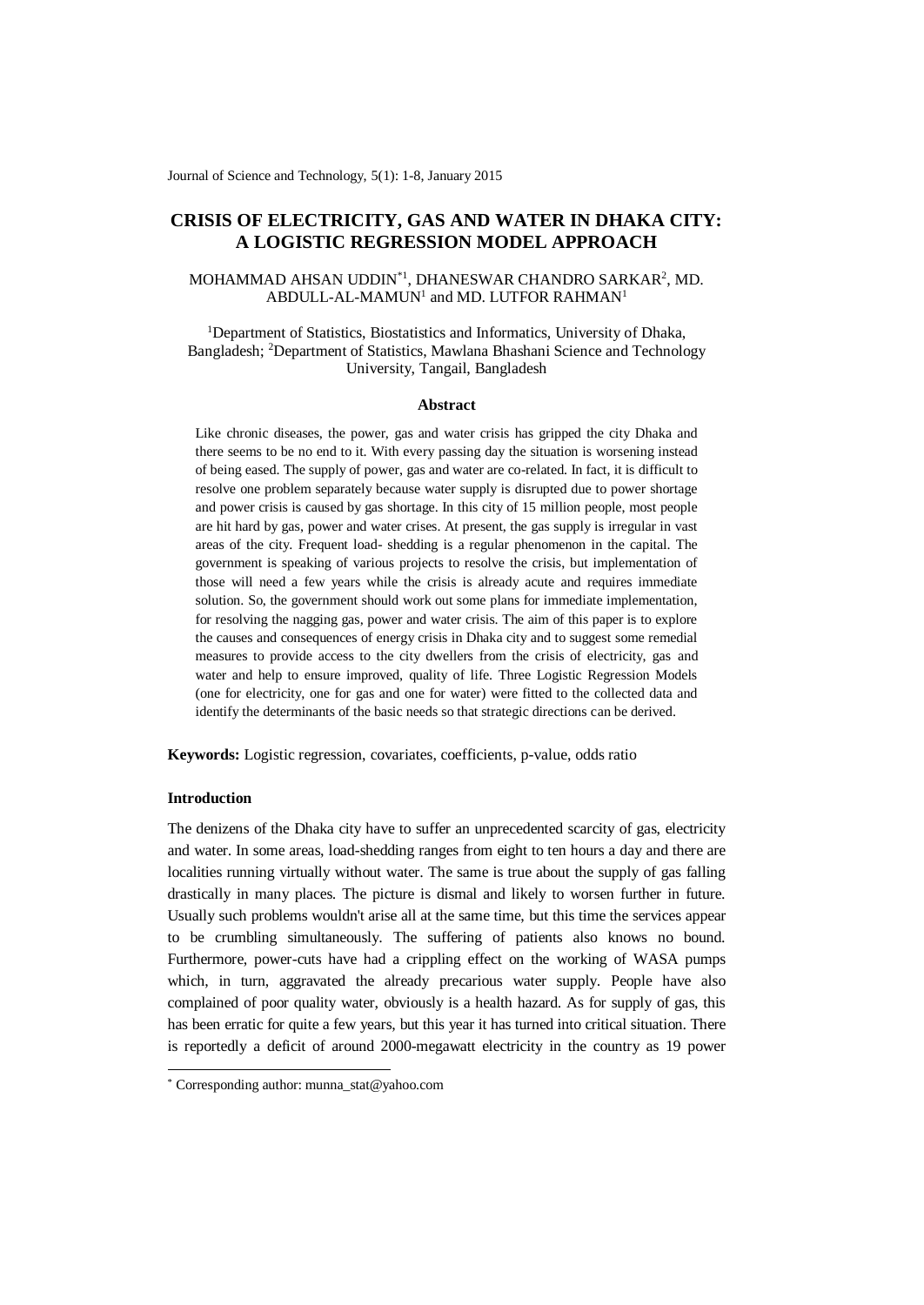generation units are not functioning. Some of the power generation plants have been hit by shortage of gas as fuel. So crisis in one sector is affecting crisis in another sector (The Daily Star, 2006). The gas crisis in Dhaka city is the talk of the country nowadays. People are going through a tough time. Daily affairs have come to a standstill. It is seen in the various electronic media that housewives are struggling to cope with their chores and cooking at late midnight to get satisfactory pressure of gas. During the time of need in the morning the pressure remains too low to cook. Houses having children and sick elders are no doubt in a chaotic condition. Question comes, why this is happening? The very basic theory of economics can be applied here the demand of gas is high, but the supply is very inadequate. The more urbanization and industrialization we are heading for, the more we are in need of gas. Gas is used for cooking, producing electricity, for running mills and factories. In coming days, it will be a Herculean task for the government to provide uninterrupted supply of gas. But, this natural resource is being spoiled due to our carelessness and callousness. Sometimes, some of us keep the fire of oven on to save a match stick! It is also a common picture of some city dwellers to put clothes over the burning oven to make them dry. We do not try to understand that it is our national loss (Rahim, 2010).

As the load-shedding continued across the country during the current humid summer, most of the consumers now do not believe that the present government has added more than 3,000 megawatt (mw) of electricity over the last three years, as being claimed by it. More than 20 oil-fired rental and quick rental power plants, which have been set up so far, cannot be run 24 for hours due to high price of imported oil. Different industries and service providers, mainly the small and medium enterprises (SMEs), have been experiencing around 30 to 40% production loss following erratic power supply in the city. Besides, the businesses are paying at least 12 per cent extra as fuel costs for operating generators. Most of the small and medium enterprises (SMEs) are suffering largely due to the power shortage. The SMEs need eight hours uninterrupted power supply as frequent power failure is forcing them to sit idle. The backup power systems like the instant power supply (IPS) are also sometimes failing to work as they do not get enough electricity for recharge. According to a report, resumption of fertilizer production in two gas-guzzling factories has squeezed gas supplies to power plants resulting in lower electricity generation. Power sector officials came up with the same old excuse that consumption of electricity had increased manifold and that, due to poor gas supply and technical problems, the required megawatt of power could not be generated. Increased use of cooling devices at houses, offices and other establishments is also a reason behind the power shortfall. Every year demand is increasing at the rate of 10 percent and generation capacity of older power plants decreasing significantly (The Financial Express, 2012).

On the water front, Dhaka WASA is now capable of supplying around 1.50 billion liters of water per day in the capital and Narayanganj town against an average summer time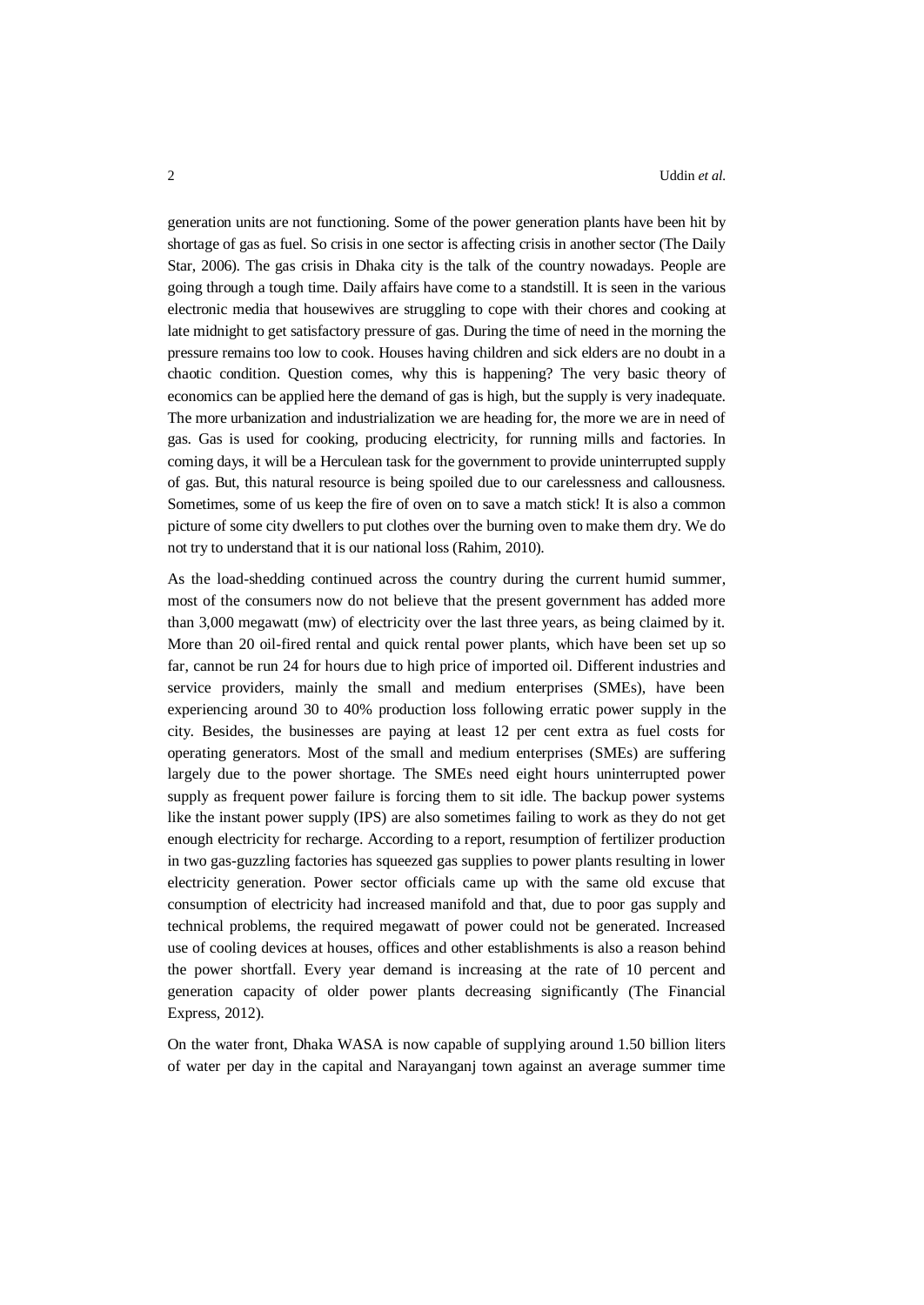demand of over 2.20 billion liters. Normally, the Dhaka WASA can supply around 1.60 to 1.65 billion liters of water to the residents of Dhaka city and Narayanganj town from its two water-treatment plants and 410 deep tube wells. WASA is now facing severe crisis in lifting underground water as there is no back-up support of its deep tube-wells to keep them operational during load shedding. Moreover, a large number of deep tubewells are now out of order and the condition of the water treatment plant at Pagla is not satisfactory. Around 88% of water is lifted through deep tube-wells from the underground while rest is supplied from two treatment plants. Steps are under way to lift more underground water to meet additional demand despite power crisis. Water crisis has taken a serious turn in recent times. Everyday hundreds of patients, mainly children, are being admitted to the ICDDR-B in the city with water-borne diseases.

## **Materials and Methods**

For the following study primary data were collected from 250 households of Dhaka city during January to February 2012. Respondents were selected using simple random sampling from different areas of Dhaka city in such a way so that people of all economic class and all professions are included in the sample. The sample size was determined using the formula:

$$
n = \frac{z^2 pq}{d^2} = 245.86 \approx 246
$$

where,

$$
n = desired sample size
$$

 $z =$  normal standard variate with 95% confidence level. The value of z is 1.96

 $p =$  the estimated prevalence (assume 80% or 0.80)

 $q = 1-p = 1-0.8 = 0.20$ 

 $d =$  degree of accuracy desired, usually set at 5% (0.05)

Face to face personal interview technique was used to collect data from the respondents, using structured questionnaire. The purpose and nature of the study was explained to each participant and after getting the verbal consent they were interviewed in the study. Statistical software SPSS was used to enter the data into computer and analyze the data. Three Logistic Regression Models (one for electricity, one for gas and one for water) were fitted to the collected data.

Logistic regression **is** a type of regression used when the dependent variable is binary or ordinal. Multiple linear regression may be used to investigate the relationship between a continuous (interval scale) dependent variable. However, socio-economic variables are very often categorical, rather than interval scale. For example, the dependent variable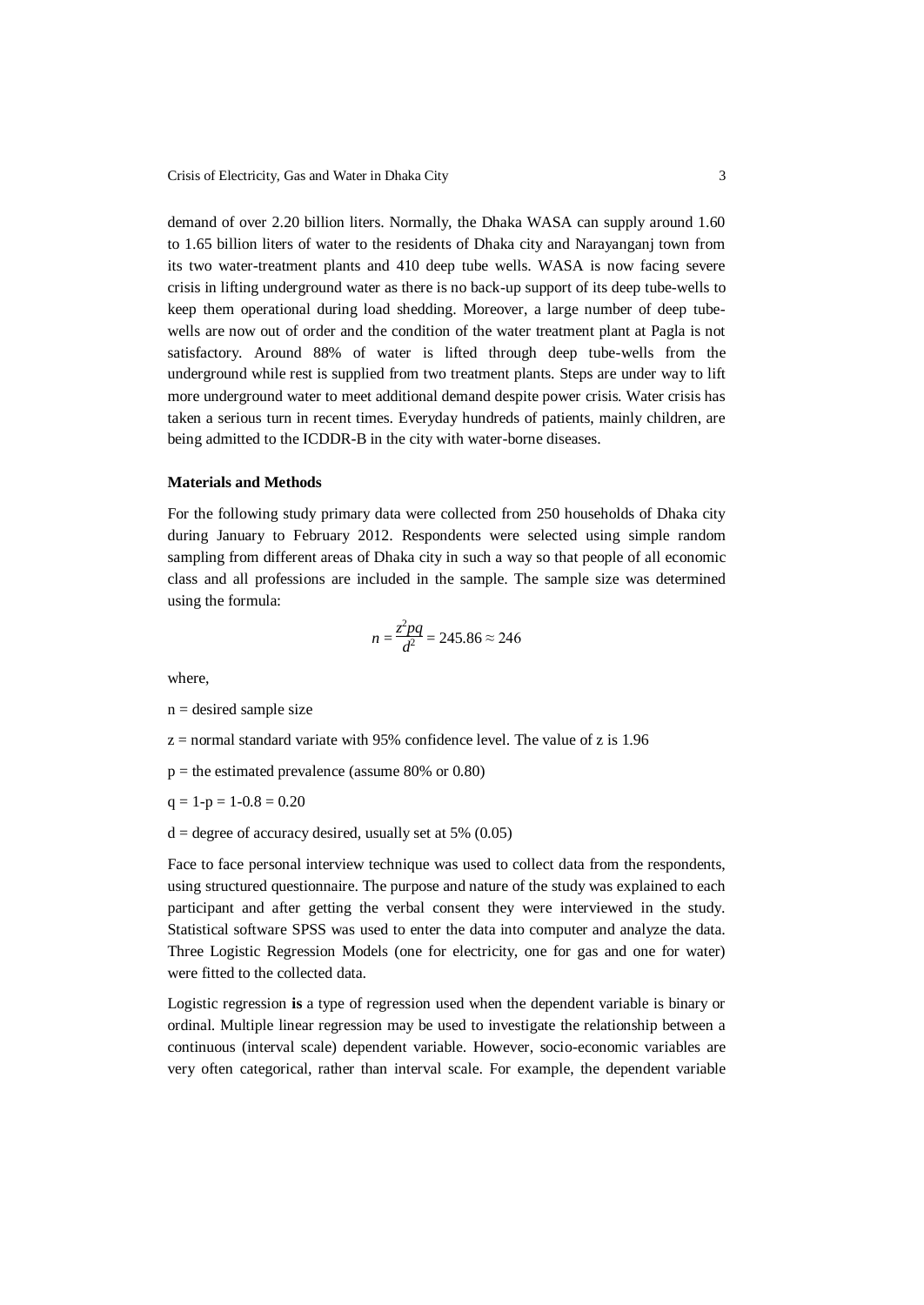might be 'unemployed' or 'not', and we could be interested in how this variable is related to sex, age, ethnic group, etc. In this case we could not carry out a multiple linear regression as many of the assumptions of this technique will not be met, instead ken formed a logistic regression. In many cases research focuses on models where the dependent variable is categorical.

## **Results and Discussion**

## *Fitting logistic regression model for gas*

In the logistic regression model for gas, the dependent variable  $(Y)$  is scarcity of gas and the independent variables are: use gas except cooking  $(X_1)$ , misuse of gas  $(X_2)$ , illegal connection  $(X_3)$ , gas field  $(X_4)$ , technical support  $(X_5)$ , others  $(X_6)$ . The logistic regression model used here is as follows:  $Y = \alpha + \beta_1 X_1 + \beta_2 X_2 + \beta_3 X_3 + \beta_4 X_4 + \beta_5 X_5 +$  $β<sub>6</sub> X<sub>6</sub>$ 

Where  $\beta_i$ 's denotes the coefficients of the explanatory variables, (i=1, 2, 3, 4, 5, 6).

| Dependent Ariable | Covariates                  | coefficients | P-values | Odds ratio |
|-------------------|-----------------------------|--------------|----------|------------|
| Scarcity of gas   | constant                    | 9.271        | 0.001    | 10629.02   |
|                   | Use gas except cooking      | 0.010        | 0.988    | 1.010      |
|                   | Misuse of gas               | $-.380$      | 0.550    | 0.684      |
|                   | Illegal connection          | $-2.978$     | 0.007    | 0.051      |
|                   | Inadequate no. of gas field | $-1.344$     | 0.032    | 0.261      |
|                   | Lack of technical support   | $-2.712$     | 0.020    | 0.066      |
|                   | All                         | $-2.218$     | 0.001    | 0.109      |

**Table 1. Fitting of logistic regression model for gas**

From Table 1 we observe that odds ratio for use gas except cooking is 1.01 implying that an individual who uses gas except cooking is 1.01 times more likely to face scarcity of gas as compared to an individual who does not use gas except cooking considering all other factors at fixed levels. Similarly the odds ratio for misuse of gas is .684 which means that an individual who misuse gas is two-third times less likely to face scarcity of gas as compared to an individual who does not misuse the gas considering all other factors as constant. The odds ratio for illegal connection of gas line is 0.051, which means that an individual who have illegal connection of gas line is highly unlikely to face scarcity of gas as compared to an individual who does not have illegal connection of gas line considering all other factors as constant.

Again, the odds ratio for inadequate number of gas fields is 0.261, which means that the reason, inadequate number of gas field is 26% responsible for scarcity of gas as compared to the cause, adequate number of gas field considering all other factors as constant. The odds ratio for lack of technical support is 0.066, which means that the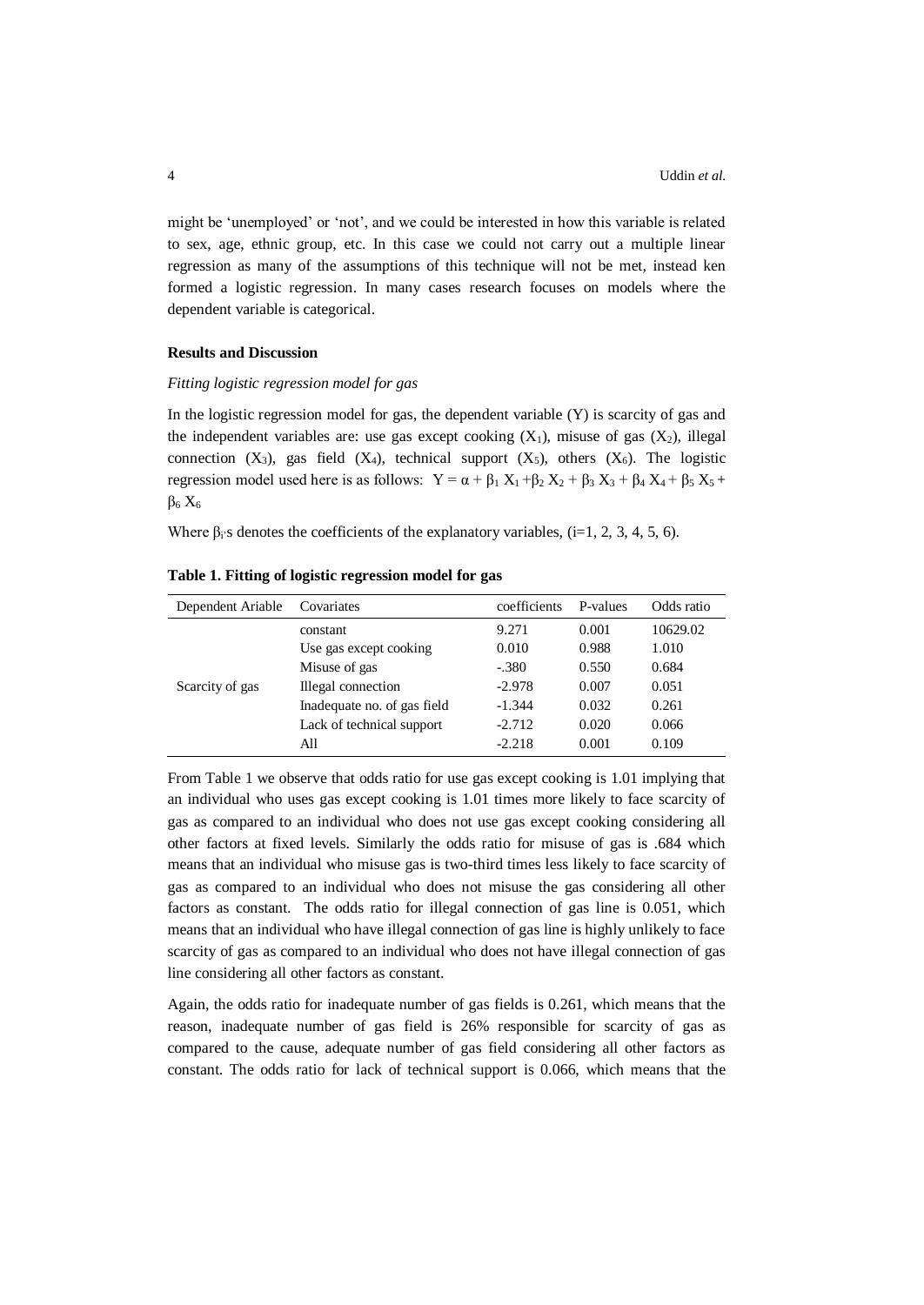reason, lack of technical support is 6% responsible for scarcity of gas as compared to the cause, availability of technical support considering all other factors as constant. Also, the odds ratio for all the mentioned factors together is 0.109, which means that all the mentioned factors together is 1% responsible for scarcity of gas as compared to the other important factors considering all other unimportant factors as constant.

### *Fitting logistic regression model for electricity*

In the logistic regression model for electricity, the dependent variable $(Y)$  is suffering from load shedding in city life and the explanatory variables are over population  $(X_1)$ , misuse  $(X_2)$ , illegal connection  $(X_3)$ , less production  $(X_4)$ , number of gas field  $(X_5)$  and others  $(X<sub>6</sub>)$ . The logistic regression model used here is as follows:

$$
Y = \alpha + \beta_1 X_1 + \beta_2 X_2 + \beta_3 X_3 + \beta_4 X_4 + \beta_5 X_5 + \beta_6 X_6
$$

Where  $\beta_i$ 's denote the respective coefficients of the explanatory variables respectively,  $(i=1, 2, 3, 4, 5, 6).$ 

| Dependent variable | Covariates                  | coefficients | P-values | Odds ratio |
|--------------------|-----------------------------|--------------|----------|------------|
|                    | Constant                    | 4.380        | 0.022    | 79.860     |
|                    | Over population             | 0.333        | 0.619    | 1.395      |
| Suffer from load-  | Misuse                      | $-1.505$     | 0.060    | 0.222      |
| shedding           | Illegal connection          | $-.054$      | 0.940    | 0.947      |
|                    | Less production             | $-1.049$     | 0.122    | 0.350      |
|                    | Inadequate no. of gas field | $-.082$      | 0.903    | 0.921      |
|                    | Others                      | 0.138        | 0.905    | 1.148      |

**Table 2. Fitting of logistic regression model for electricity**

From Table 2 we observe that the odds ratio for over population is 1.395, which indicates that the scarcity of electricity is 39.5% higher in the Dhaka city due to the overpopulation when all the factors are at fixed levels. Similarly, the odds ratio for misuse of electricity is 0.222 implying that an individual who misuse electricity is one-fourth times likely to suffer from load-shedding as compared to an individual who does not misuse electricity considering all other factors as constants. The odds ratio for illegal connection of electricity is 0.974 which means that an individual who have illegal connection is highly likely (97%) to suffer from load-shedding as compared to an individual who does not have illegal connection of electricity considering all other factors as constant.

Similarly, the odds ratio for less production of electricity is 0.350, which means that the reason, less production of electricity is about one-third times responsible for loadshedding as compared to the reason, more production of electricity considering all other factors as constant. Again the odds ratio for inadequate number of power plant is 0.921 which means that the reason, inadequate number of power plant is highly responsible for load-shedding as compared to the cause, adequate number of power plant considering all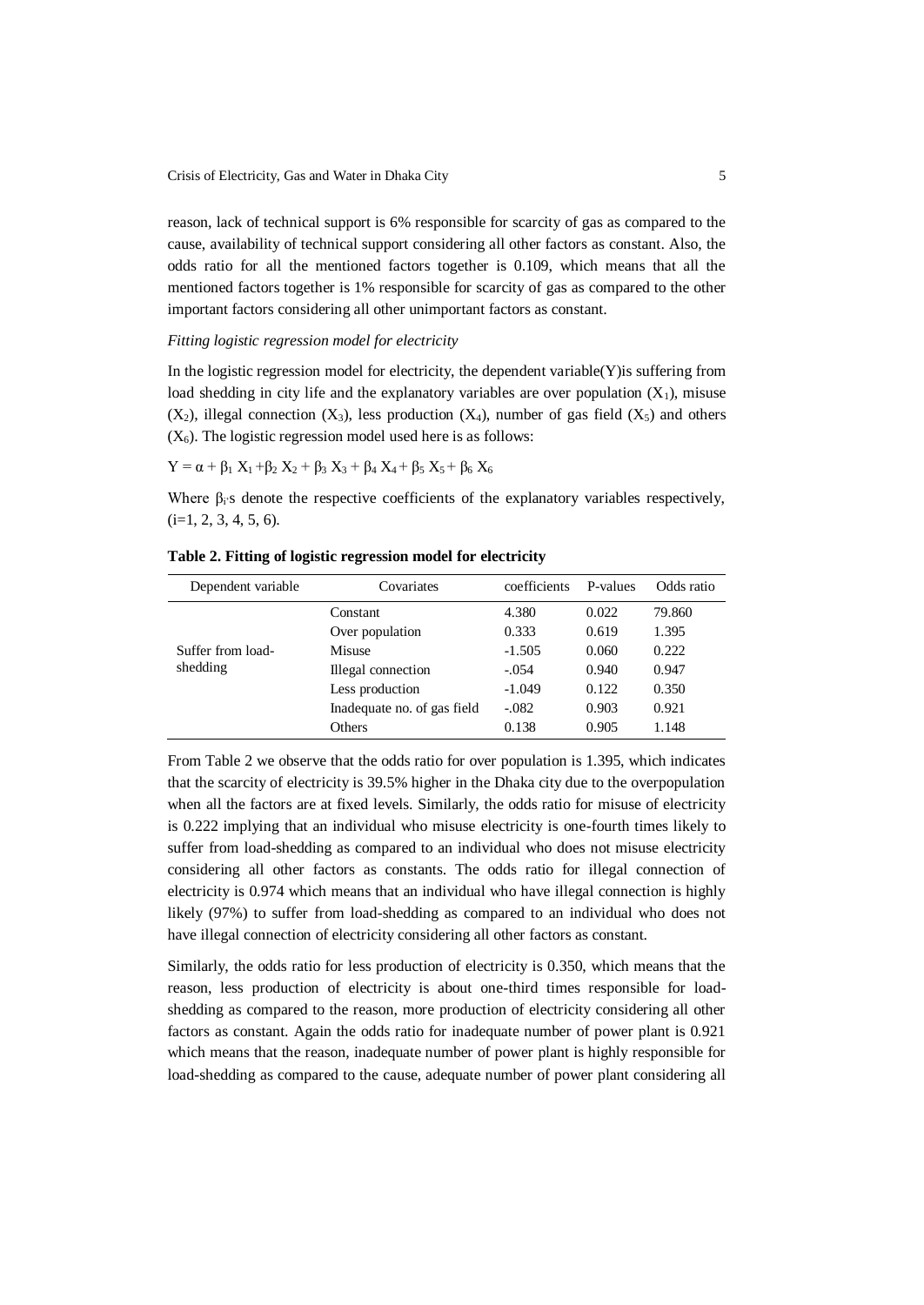other factors as constant. The odds ratio for other factors together is 1.148 indicating that they together are 1.148 times as more likely are responsible for load-shedding as compared to another factor keeping all the mentioned factors at fixed levels.

# **Fitting logistic regression model for water**

In the logistic regression model for water, the dependent variable (Y) is the required quantity of water and the explanatory variables are seasons in which water crisis arises  $(X_1)$ , extraction of ground water  $(X_2)$ , over population  $(X_3)$ , capacity deficiency  $(X_4)$  and timely payment of water bill  $(X_5)$ .

The logistic regression model used here is as follows:

$$
Y = \alpha + \beta_1 X_1 + \beta_2 X_2 + \beta_3 X_3 + \beta_4 X_4 + \beta_5 X_5
$$

Where,  $\beta_i$ 's denote the respective coefficients of the explanatory variables, (i = 1, 2, 3, 4, 5).

**Table 3. Fitting of logistic regression model for water.**

| Dependent<br>variable             | Covariates                    | coefficients | P-values | Odds ratio |
|-----------------------------------|-------------------------------|--------------|----------|------------|
|                                   | constant                      | 1.718        | 0.132    | 5.574      |
| Get required<br>quantity of water | Season in water crisis arises | $-1.021$     | 0.336    | 0.360      |
|                                   | Extraction of ground water    | $-.162$      | 0.634    | 0.851      |
|                                   | Over population               | 0.126        | 0.711    | 1.134      |
|                                   | Capacity deficiency           | 0.512        | 0.132    | 1.669      |
|                                   | Timely payment of water bill  | $-.333$      | 0.675    | 0.717      |

From Table 3 we observe that odds ratio for season in which water crisis arises is .36 indicating that a season in which water crisis arises is about one-third times likely to get less quantity of water compared to another season, in which water crisis doesn't arise considering all other factors at a fixed level. It is clear from the table that odds ratio for excessive extraction of ground water is .851 which indicates that excessive extraction of ground water is highly (85%) responsible to get required quantity of water, considering all other factors at a fixed level. The odds ratio for over population is 1.134 which means that huge population is 13.4% more likely responsible for scarcity of water as compared to the less population is responsible for scarcity of water, keeping the other factors as constants. From the table we observe that odds ratio for capacity deficiency is .36 indicating that the reason, capacity deficiency is one-third times less responsible for scarcity of water as compared to capacity sufficiency considering all other factors at a fixed level.

#### **Conclusions**

Our entire way of life and all of our economic projections demand more and more energy. Howbeit, the world is now facing the most serious challenge in energy supply which could be a more devastating crisis than world wars. Global energy depletion has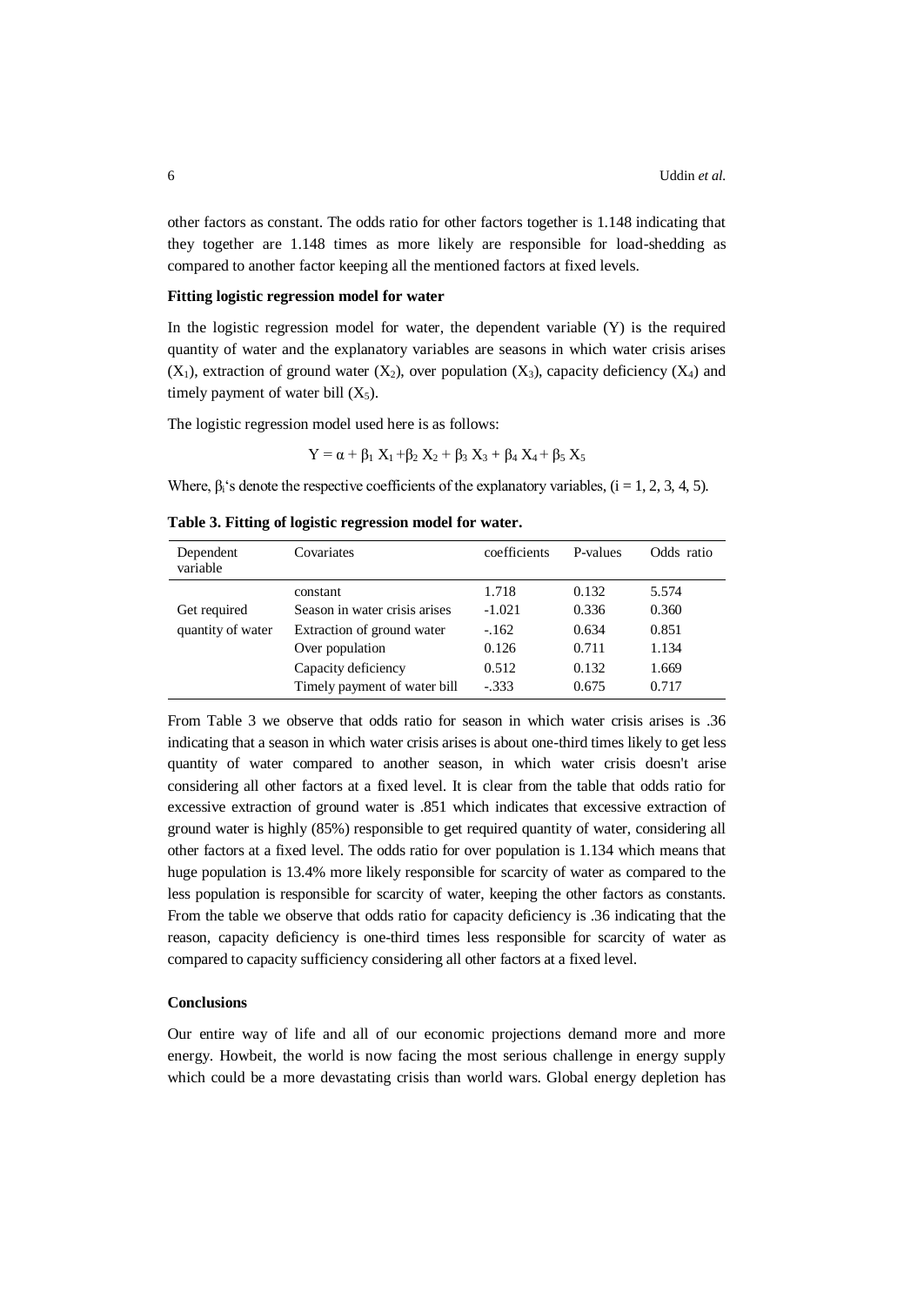already begun, although few countries have realized it. The peak demand of energy affects the future of the entire global economy. Presently energy producing resources like fossil fuel, gas, coal, and uranium have reached their peak. It is predicted that these nonrenewable energy resources are going to decline in every place of the earth (Rahman, 2012). Energy is one of the most important ingredients required to alleviate poverty and to promote human and socio-economic development. To overcome present conditions we need energy returned on energy invested, ban profligate users, increase public awareness, implement policies, generate individual or household level options, community or private sector initiatives along with investments, zero interest bank loans for renewable energy initiatives and a law and order situation to be enforced. Furthermore, we need a feasibility study for those technologies aimed at adopting suitable technologies to produce electricity from renewable resources. Close your eyes and think for a second, what will be the situation without or with only insufficient electricity supply for Dhaka? It will become a completely dead city (Rahman, 2012).

For decades now, people living in Bangladesh have taken gas for granted. Bengalis are very wasteful in nature and all these years they have been leaving their gas cookers running even when not in use. They never thought that this gas may run out or run low sometime in future and people would face a severe crisis. In other countries like Kenya, people have to stand in long lines in order to purchase gas in cylinders and then use it sparingly to make it last. It is high time that people in Bangladesh realized the value of our limited resources and stop taking them for granted (Rahim, 2010).

The country would not have faced any gas crisis now if the government paid a little attention to capacity building and modernizing the companies under Petrobangla instead of becoming over-dependent on foreign oil companies to produce gas, experts say (Rahim, 2010). We need to go for LPG, as the people of our country misuse gas. Besides, the price of LPG is less than pipeline. The govt. can activate the prepaid system. Again, the govt. can import *Liquefied natural gas* (LNG) if we do not have any prospect. By increasing awareness among people for using biogas, finding adequate number of gas fields by using new technologies, introducing prepaid meter for household gas distributions govt. can reduce the scarcity of gas.

From renewable energy sources, Bangladesh government has set a target to meet 5% by the year 2015 and 10% by 2020 of total power demand. However, the government has already taken some effective initiatives for enhancing efficiency of electricity use through energy saving bulbs distribution among urban communities. Some government offices, institutions and also other places are now installing solar panels for the purpose of alternative power generation (Rahman, 2012). Government should give special concern on distributing electricity in a balanced way and arranging seminars and conference for increasing consciousness among people for using solar energy and energy saving bulbs to save electricity.